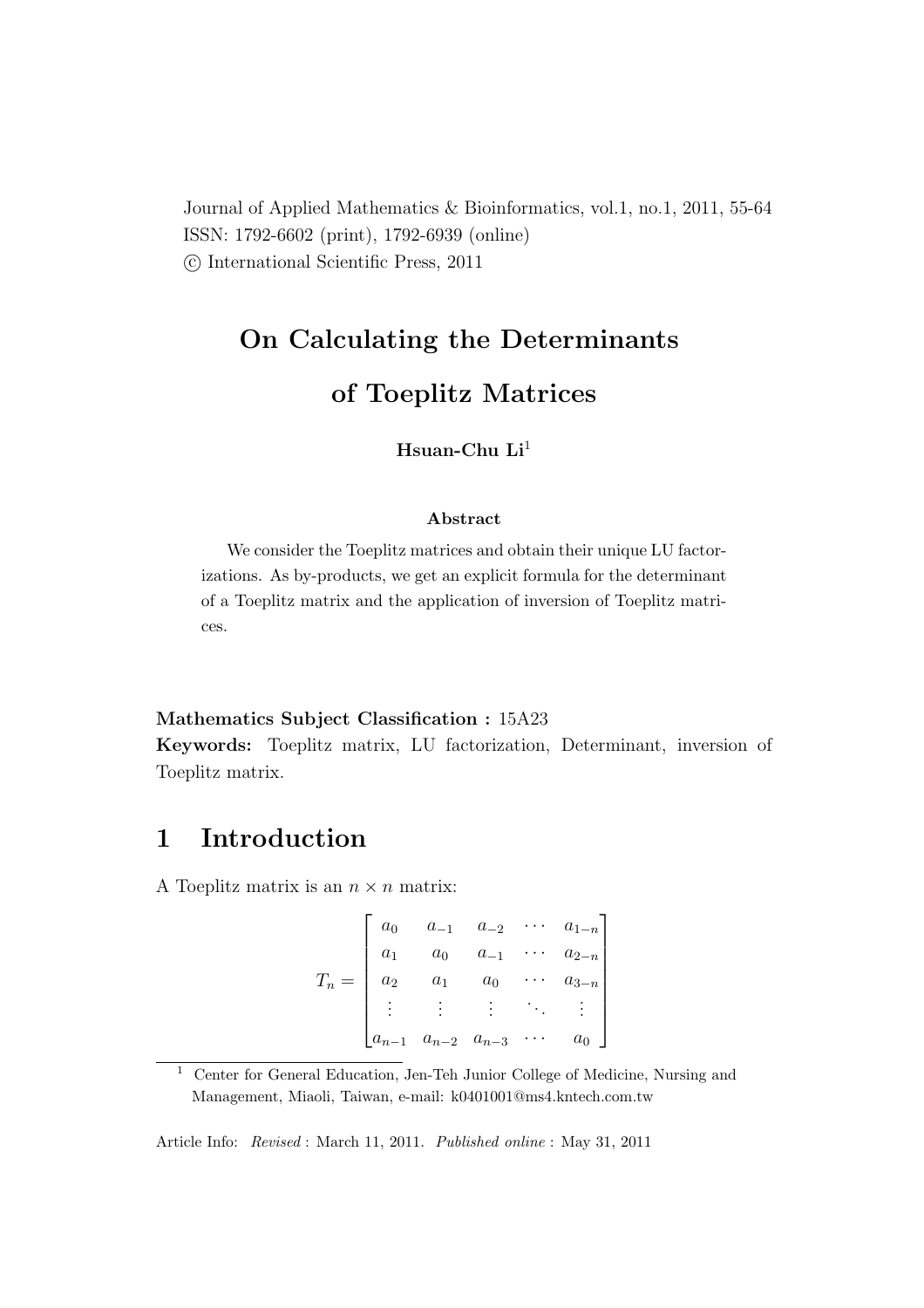where  $a_{-(n-1)}, \dots, a_{n-1}$  are complex numbers([3]). The Toeplitz matrix can be applied in signal processing([4]), information theory([2]) and another more applications([1]). In [3], Theorem 1 stated that let  $T_n$  be a Toeplitz matrix. If each of the systems of equation  $T_n x = f, T_n y = e_1$  is solvable,  $x = (x_1, x_2, \dots, x_n)^T, y = (y_1, y_2, \dots, y_n)^T$ , then (a)  $T_n$  is invertible;

(b)  $T_n^{-1} = T_1 U_1 + T_2 U_2$ , where

$$
T_1 = \begin{bmatrix} y_1 & y_n & \cdots & y_2 \\ y_2 & y_1 & \ddots & \vdots \\ \vdots & \ddots & \ddots & y_n \\ y_n & \cdots & y_2 & y_1 \end{bmatrix}, \quad U_1 = \begin{bmatrix} 1 & -x_n & \cdots & -x_2 \\ & 1 & \ddots & \vdots \\ & & \ddots & -x_n \\ & & & 1 \end{bmatrix},
$$

$$
T_2 = \begin{bmatrix} x_1 & x_n & \cdots & x_2 \\ x_2 & x_1 & \cdots & \vdots \\ \vdots & \cdots & \cdots & x_n \\ x_n & \cdots & x_2 & x_1 \end{bmatrix} \text{ and } U_2 = \begin{bmatrix} 0 & y_n & \cdots & y_2 \\ & 0 & \cdots & \vdots \\ & & \ddots & y_n \\ & & & 0 \end{bmatrix}.
$$

Furthermore, the Remark of  $[3]$  stated that let  $T_n$  be a circulant Toeplitz matrix. That is to say, the elements of the matrix  $T_n = (a_{p-q})_{p,q=1}^n$  satisfy  $a_i = a_{i-n}$  for all  $i = 1, \dots, n-1$ . It is easy to see that  $f = 0$ . Thus,  $x = T_n^{-1}f = 0$ . From (b) of Theorem 1, the authors got

$$
T_n^{-1} = \begin{bmatrix} y_1 & y_n & \cdots & y_2 \\ y_2 & y_1 & \ddots & \vdots \\ \vdots & \ddots & \ddots & y_n \\ y_n & \cdots & y_2 & y_1 \end{bmatrix}.
$$

In this paper, we will establish the explicit formulae for the LU factorization of  $T_n$  and the determinant of  $T_n$ . Moreover, we also obtain some by-products by applying Theorem 1 and Remark in [3].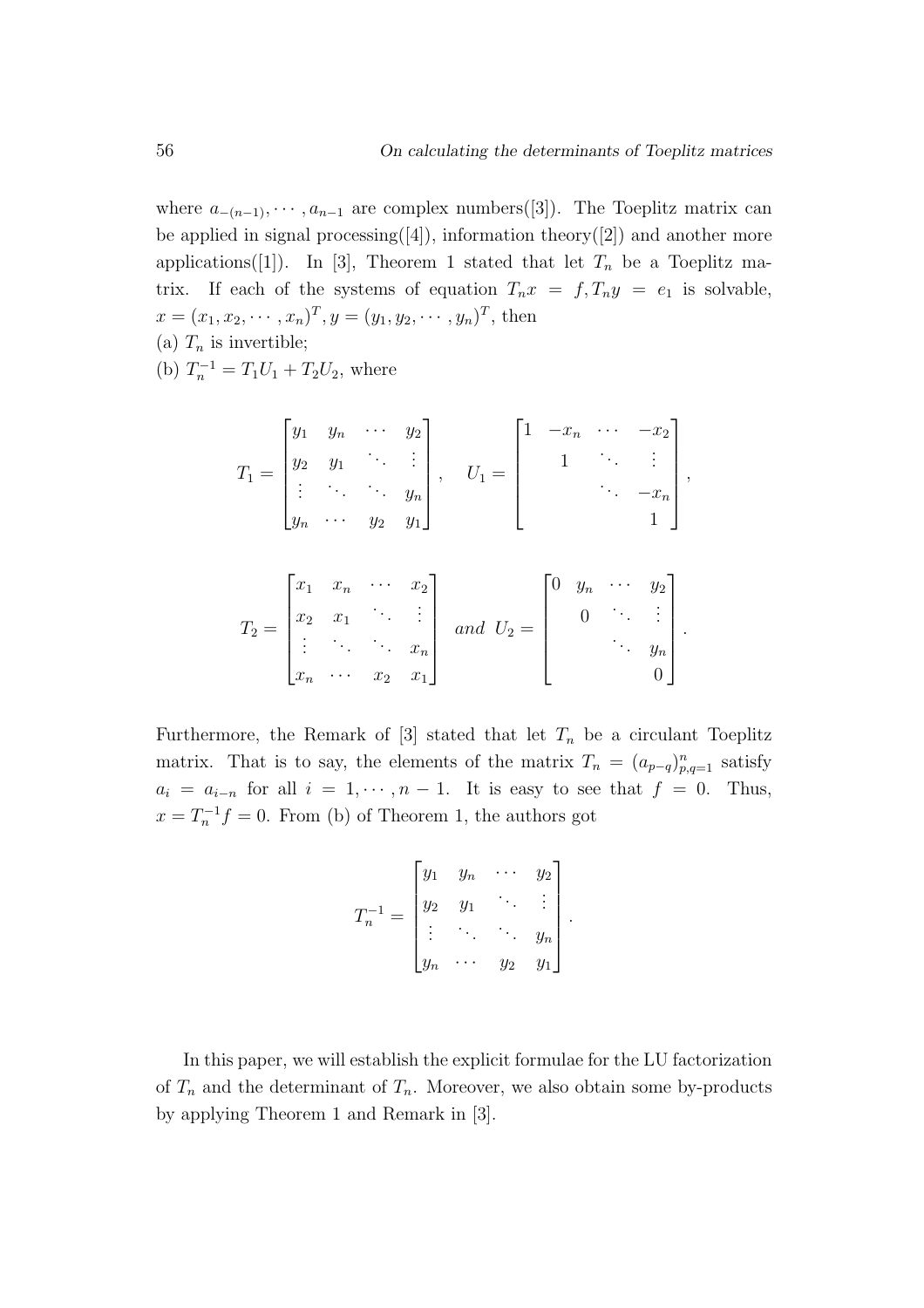Hsuan-Chu Li 57

## 2 The LU factorization of  $T_n$  and applications

Our main aim in this note is to give the explicit unique LU factorization of  $T_n$ . As by-products of the main algorithm, we get some corollaries including determinants of Toeplitz matrices and inversion of Toeplitz matrices.

Before stating the main algorithm, we introduce the following definitions.

$$
e_2 := ^{0,0}_{0,0} \; ; f_2 := ^{1,0}_{1,0} \; ; g_2 := ^{0,-1}_{0,-1} \; ; h_2 := ^{1,-1}_{0,0} \; ;
$$

and for  $k \geq 2$ ,

$$
e_{k+1} := e_k; e_k; e_k; e_k ;
$$
  

$$
f_{k+1} := e_k; f_k; f_k; e_k ;
$$
  

$$
g_{k+1} := e_k; g_k; e_k; g_k ;
$$
  

$$
h_{k+1} := e_k; h_k; f_k; g_k ;
$$

and for  $n \geq 0$ ,

$$
n \times f_2 :=_{n,0}^{n,0};
$$
  
\n
$$
n \times f_3 :=_{0,0,n,0}^{0,0,n,0,n,0,0,0,0};
$$
  
\n
$$
n \times g_2 :=_{0,-n}^{0,-n};
$$
  
\n
$$
n \times g_3 :=_{0,0,0,-n,0,0,0,-n}^{0,0,0,-n,0,0,0,-n};
$$

 $n \times f_k$  and  $n \times g_k$  are defined in the same way. Besides, we need the following operations.

$$
S\binom{k,l}{i,j}(a_s a_t - a_u a_v) := a_{s+i}a_{t+j} - a_{u+k}a_{v+l} ;
$$

$$
S({}^{k,l,o,p}_{i,j;m,n})[(a_sa_t-a_ua_v)(a_wa_x-a_ya_z)] := (a_{s+i}a_{t+j}-a_{u+k}a_{v+l})(a_{w+m}a_{x+n}-a_{y+o}a_{z+p}) ;
$$

 $S(e_k)$ ,  $S(f_k)$ ,  $S(g_k)$  and  $S(h_k)$  are defined in the same way. Furthermore, we define the following recurrence relation:

Let

$$
d_2 := a_0^2 - a_1 a_{-1} ;
$$

for  $k \geq 2$ ,

$$
d_{k+1} := d_k \times [S(h_k)d_k] - [S(f_k)d_k] \times [S(g_k)d_k].
$$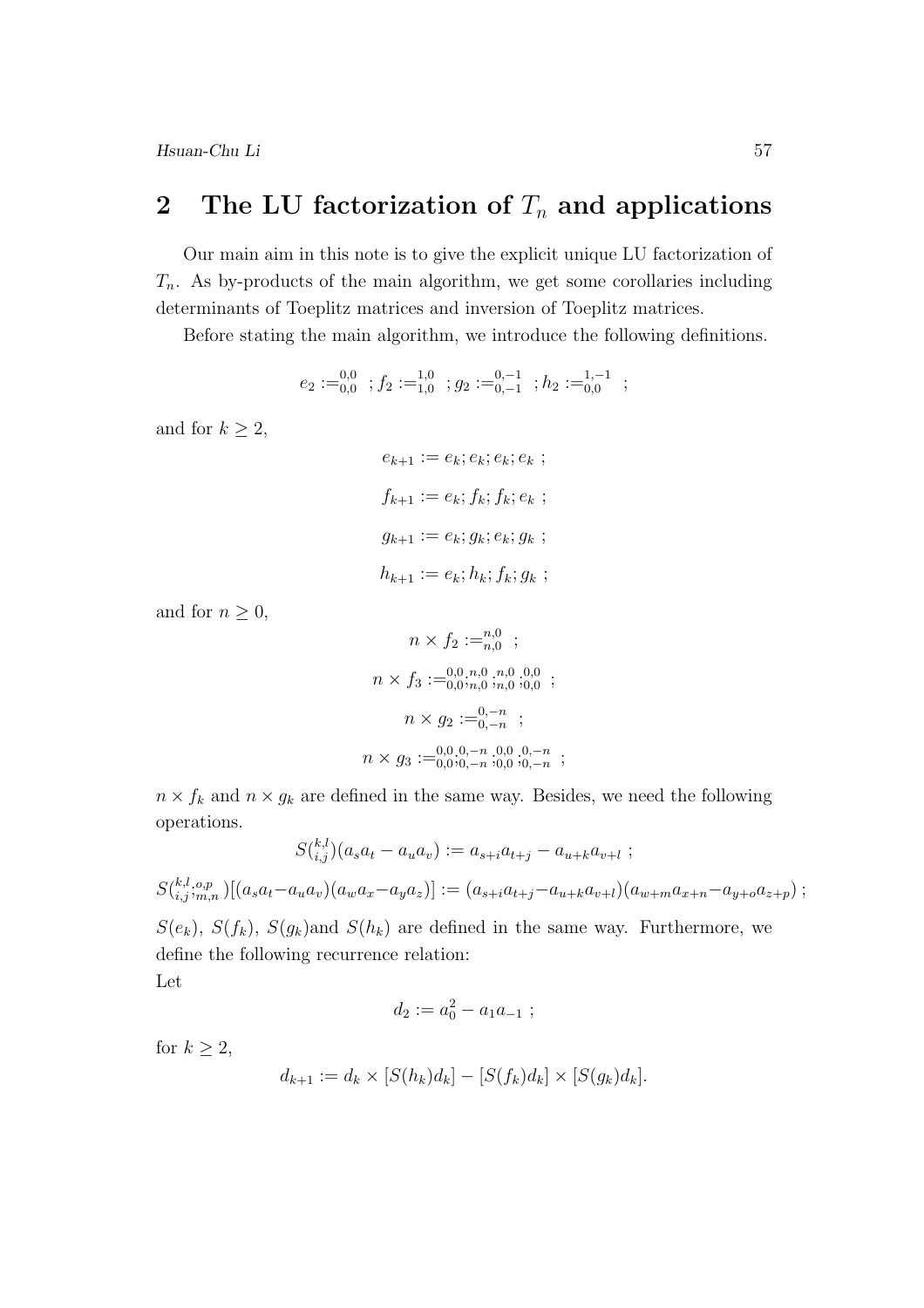Algorithm 2.1. For  $n \geq 3$ ,  $T_n$  can be factored as  $T_n = L_n U_n$ , where  $L_n = [L_n(i,j)]_{i,j=1,2,\cdots,n}$  is a lower triangular matrix with unit main diagonal and  $U_n = [U_n(i,j)]_{i,j=1,2,\cdots,n}$  is an upper triangular matrix, whose entries are defined as follows:

$$
L_n(i,j) = \begin{cases} 1, & if \ i = j, \\ 0, & if \ i < j, \\ \frac{a_{i-1}}{a_0}, & if \ j = 1, i \ge 2, \\ \frac{a_{i-2}a_0 - a_{i-1}a_{-1}}{a_0^2 - a_1a_{-1}}, & if \ j = 2, i \ge 3, \\ \frac{S((i-j) \times f_j)d_j}{d_j}, & if \ j+1 \le i \le n, j \ge 3. \end{cases}
$$

and

$$
U_n(i,j) = \begin{cases} a_{1-j}, & if i = 1, \\ 0, & if i > j, \\ \frac{a_0 a_{2-j} - a_1 a_{1-j}}{a_0}, & if i = 2, j \ge 2, \\ \frac{S((j-3) \times g_3) d_3}{a_0 (a_0^2 - a_1 a_{-1})}, & if i = 3, j \ge 3, \\ \frac{S((j-i) \times g_i) d_i}{a_0 (a_0^2 - a_1 a_{-1}) \prod_{i=3}^{i-1} d_i}, & if i \ge 4, j \ge i. \end{cases}
$$

To illustrate our result, we give an example of the explicit factorization of  $T_5$ .

**Example 2.2.** Let  $n = 5$ , then  $T_5 = L_5U_5$ , where

$$
L_5 = \begin{bmatrix} 1 & 0 & a_{-1} & a_{-2} & a_{-3} & a_{-4} \\ a_1 & a_0 & a_{-1} & a_{-2} & a_{-3} \\ a_2 & a_1 & a_0 & a_{-1} & a_{-2} \\ a_3 & a_2 & a_1 & a_0 & a_{-1} \\ a_4 & a_3 & a_2 & a_1 & a_0 \end{bmatrix},
$$
  
\n
$$
L_5 = \begin{bmatrix} 1 & 0 & 0 & 0 & 0 \\ \frac{a_1}{a_0} & 1 & 0 & 0 & 0 \\ \frac{a_2}{a_0} & \frac{a_1a_0 - a_2a_{-1}}{a_0^2 - a_1a_{-1}} & 1 & 0 & 0 \\ \frac{a_3}{a_0} & \frac{a_2a_0 - a_3a_{-1}}{a_0^2 - a_1a_{-1}} & \frac{(a_0^2 - a_1a_{-1})(a_1a_0 - a_3a_{-2}) - (a_2a_0 - a_3a_{-1})(a_0a_{-1} - a_1a_{-2})}{(a_0^2 - a_1a_{-1})(a_0^2 - a_2a_{-2}) - (a_1a_0 - a_2a_{-1})(a_0a_{-1} - a_1a_{-2})} & 1 & 0 \\ \frac{a_4}{a_0} & \frac{a_3a_0 - a_4a_{-1}}{a_0^2 - a_1a_{-1}} & \frac{(a_0^2 - a_1a_{-1})(a_0^2 - a_2a_{-2}) - (a_1a_0 - a_2a_{-1})(a_0a_{-1} - a_1a_{-2})}{(a_0^2 - a_1a_{-1})(a_0^2 - a_2a_{-2}) - (a_1a_0 - a_2a_{-1})(a_0a_{-1} - a_1a_{-2})} & L_5(5, 4) & 1 \end{bmatrix}
$$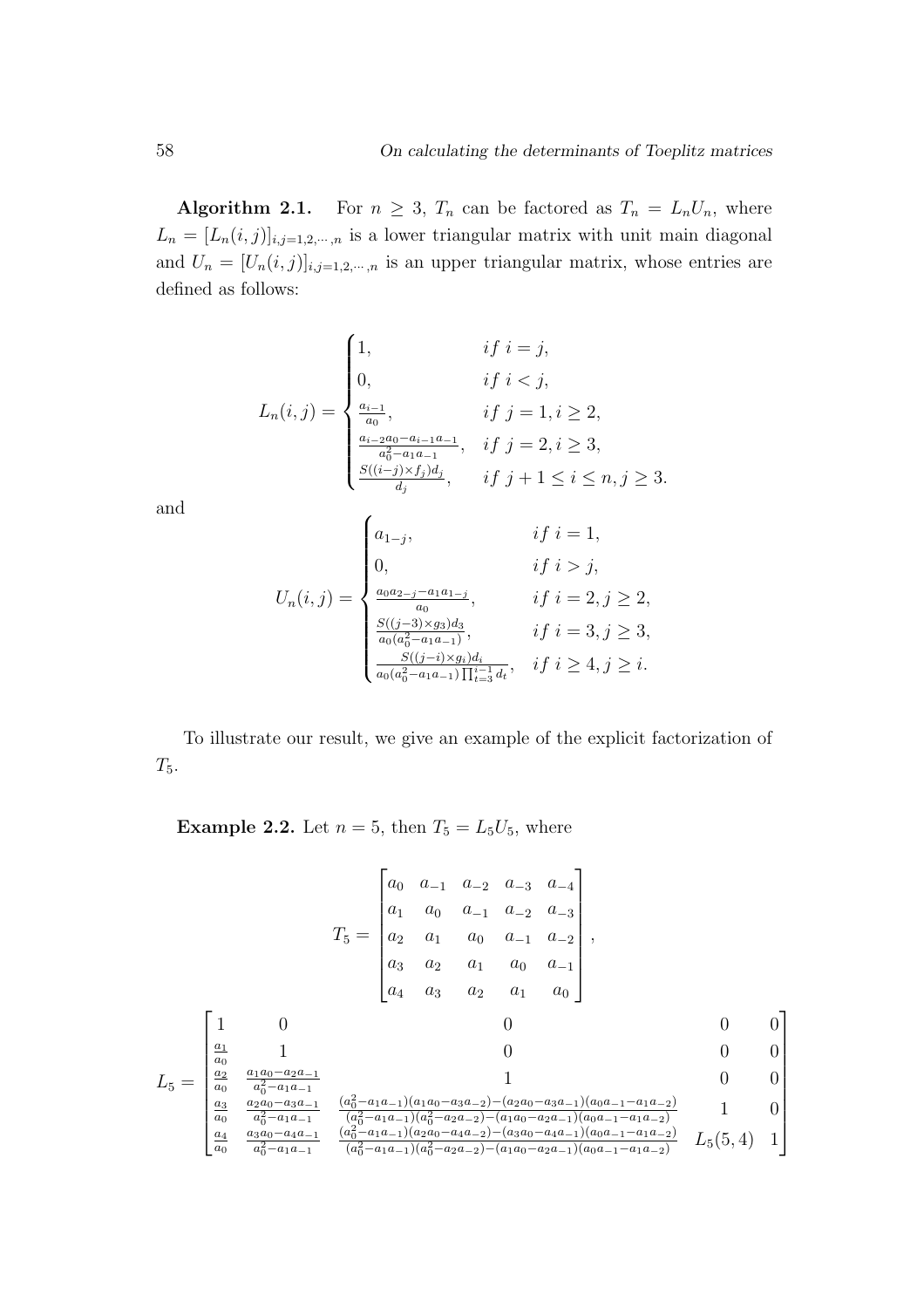$\quad \hbox{and}$ 

$$
U_5 = \begin{bmatrix} a_0 & a_{-1} & a_{-2} & a_{-3} & a_{-4} \\ 0 & \frac{a_0^2 - a_1 a_{-1}}{a_0} & \frac{a_0 a_{-1} - a_1 a_{-2}}{a_0} & \frac{a_0 a_{-2} - a_1 a_{-3}}{a_0} & \frac{a_0 a_{-3} - a_1 a_{-4}}{a_0} \\ 0 & 0 & U_5(3,3) & U_5(3,4) & U_5(3,5) \\ 0 & 0 & 0 & U_5(4,4) & U_5(4,5) \\ 0 & 0 & 0 & 0 & U_5(5,5) \end{bmatrix},
$$

where

$$
L_{5}(5,4) = \{[(a_{0}^{2} - a_{1}a_{-1})(a_{0}^{2} - a_{2}a_{-2}) - (a_{1}a_{0} - a_{2}a_{-1})(a_{0}a_{-1} - a_{1}a_{-2})] \times \left[(a_{0}^{2} - a_{1}a_{-1})(a_{1}a_{0} - a_{4}a_{-3}) - (a_{3}a_{0} - a_{4}a_{-1})(a_{0}a_{-2} - a_{1}a_{-3})]\right]
$$
  
\n
$$
-[(a_{0}^{2} - a_{1}a_{-1})(a_{2}a_{0} - a_{4}a_{-2}) - (a_{3}a_{0} - a_{4}a_{-1})(a_{0}a_{-1} - a_{1}a_{-2})] \times \left[(a_{0}^{2} - a_{1}a_{-1})(a_{0}a_{-1} - a_{2}a_{-3}) - (a_{1}a_{0} - a_{2}a_{-1})(a_{0}a_{-2} - a_{1}a_{-3})]\right]
$$
  
\n
$$
\div \{[(a_{0}^{2} - a_{1}a_{-1})(a_{0}^{2} - a_{2}a_{-2}) - (a_{1}a_{0} - a_{2}a_{-1})(a_{0}a_{-1} - a_{1}a_{-2})]\right]
$$
  
\n
$$
\times \left[(a_{0}^{2} - a_{1}a_{-1})(a_{0}^{2} - a_{3}a_{-3}) - (a_{2}a_{0} - a_{3}a_{-1})(a_{0}a_{-2} - a_{1}a_{-3})]\right]
$$
  
\n
$$
-[(a_{0}^{2} - a_{1}a_{-1})(a_{1}a_{0} - a_{3}a_{-2}) - (a_{2}a_{0} - a_{3}a_{-1})(a_{0}a_{-1} - a_{1}a_{-2})]\right]
$$
  
\n
$$
\times \left[(a_{0}^{2} - a_{1}a_{-1})(a_{0}a_{-1} - a_{2}a_{-3}) - (a_{1}a_{0} - a_{2}a_{-1})(a_{0}a_{-2} - a_{1}a_{-3})]\right],
$$
  
\n
$$
U_{5}(3,3) = \frac{(a_{0}^{2} - a_{1}a_{-1})(a_{0}a_{-1} - a_{2}
$$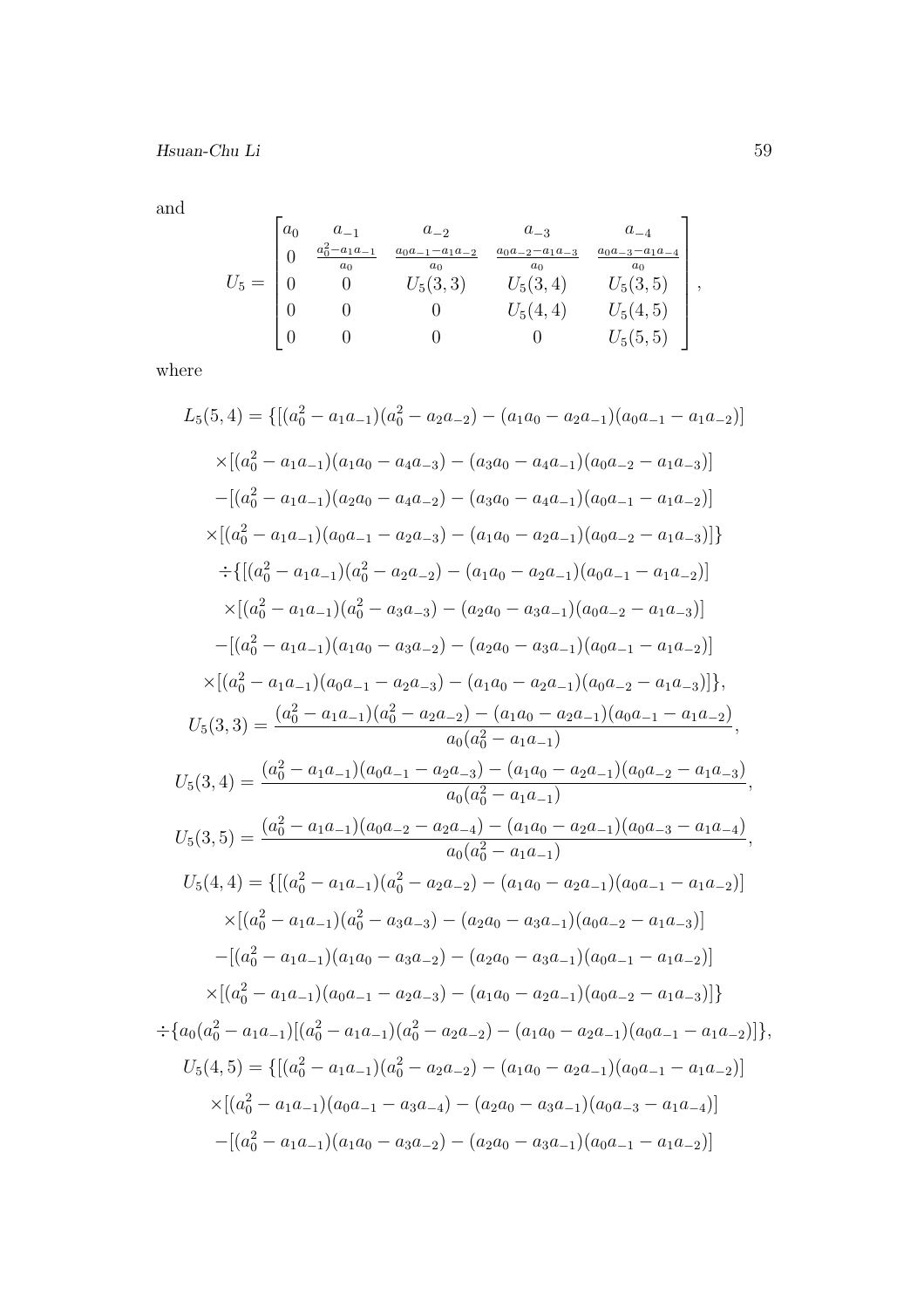$$
\times \left[ (a_0^2 - a_1 a_{-1}) (a_0 a_{-2} - a_2 a_{-4}) - (a_1 a_0 - a_2 a_{-1}) (a_0 a_{-3} - a_1 a_{-4}) \right] \right\}
$$
  
\n
$$
\div \left\{ a_0 (a_0^2 - a_1 a_{-1}) [(a_0^2 - a_1 a_{-1}) (a_0^2 - a_2 a_{-2}) - (a_1 a_0 - a_2 a_{-1}) (a_0 a_{-1} - a_1 a_{-2}) ] \right\},
$$
  
\n
$$
U_5(5,5) = \left\{ \left\{ \left[ (a_0^2 - a_1 a_{-1}) (a_0^2 - a_2 a_{-2}) - (a_1 a_0 - a_2 a_{-1}) (a_0 a_{-1} - a_1 a_{-2}) \right] \right\}
$$
  
\n
$$
\times \left[ (a_0^2 - a_1 a_{-1}) (a_1 a_0 - a_3 a_{-2}) - (a_2 a_0 - a_3 a_{-1}) (a_0 a_{-2} - a_1 a_{-3}) \right] \right\}
$$
  
\n
$$
\times \left[ (a_0^2 - a_1 a_{-1}) (a_0 a_{-1} - a_2 a_{-3}) - (a_1 a_0 - a_2 a_{-1}) (a_0 a_{-2} - a_1 a_{-3}) \right] \right\}
$$
  
\n
$$
\times \left[ (a_0^2 - a_1 a_{-1}) (a_0^2 - a_2 a_{-2}) - (a_1 a_0 - a_2 a_{-1}) (a_0 a_{-2} - a_1 a_{-3}) \right] \right\}
$$
  
\n
$$
\times \left[ (a_0^2 - a_1 a_{-1}) (a_0^2 - a_4 a_{-4}) - (a_3 a_0 - a_4 a_{-1}) (a_0 a_{-3} - a_1 a_{-4}) \right]
$$
  
\n
$$
- \left[ (a_0^2 - a_1 a_{-1}) (a_2 a_0 - a_4 a_{-2}) - (a_3 a_0 - a_4 a_{-1}) (a_0 a_{-3} - a_1 a_{-4}) \right] \right\}
$$
  
\n
$$
\times \left[ (a_0^2 - a_1 a_{-1}) (a_0 a_{
$$

Since the determinant of a triangular matrix is the product of the entries of the main diagonal, as a first by-product, we get the following immediate corollary which provides an explicit formula for the determinant of  $T_n$ .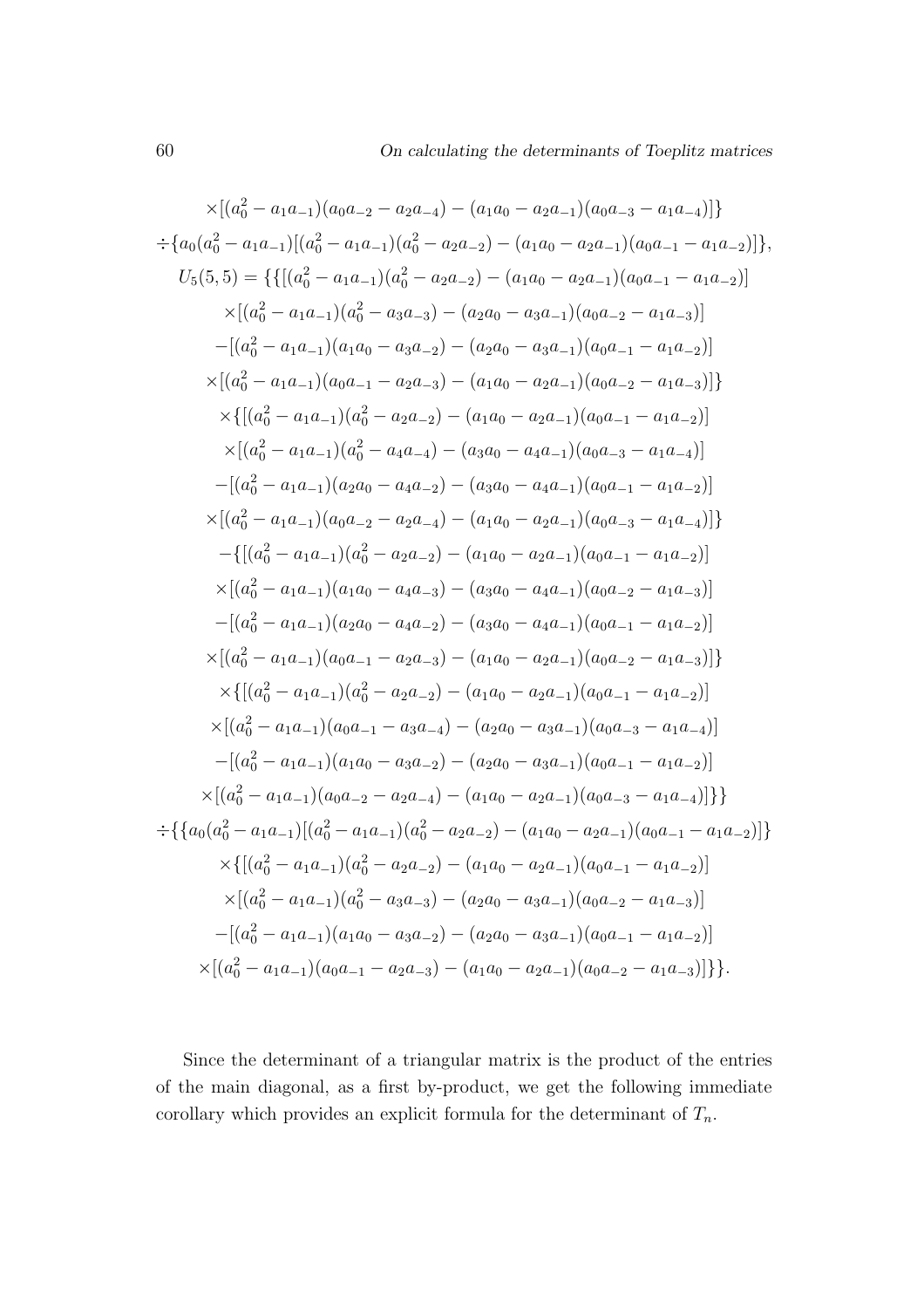$\it Hsuan-Chu$   $\it Li$ 

**Corollary 2.3.** For  $n \geq 3$ , the determinant of  $T_n$  is as follows:

$$
\det T_n = \prod_{i=1}^n U_n(i, i) = \frac{d_n}{a_0^{n-2} (a_0^2 - a_1 a_{-1})^{n-3} \prod_{i=3}^{n-2} d_i^{n-i-1}}.
$$

**Example 2.4.** Let  $n = 5$ , then

$$
\det T_5 = \prod_{1 \le i \le 5} U_5(i, i)
$$
  
\n
$$
= \{ \{ [(a_0^2 - a_1a_{-1})(a_0^2 - a_2a_{-2}) - (a_1a_0 - a_2a_{-1})(a_0a_{-1} - a_1a_{-2})] \times [(a_0^2 - a_1a_{-1})(a_0^2 - a_3a_{-3}) - (a_2a_0 - a_3a_{-1})(a_0a_{-2} - a_1a_{-3})] \} \times [(a_0^2 - a_1a_{-1})(a_1a_0 - a_3a_{-2}) - (a_2a_0 - a_3a_{-1})(a_0a_{-1} - a_1a_{-2})] \times [(a_0^2 - a_1a_{-1})(a_0a_{-1} - a_2a_{-3}) - (a_1a_0 - a_2a_{-1})(a_0a_{-2} - a_1a_{-3})] \} \times \{ [(a_0^2 - a_1a_{-1})(a_0^2 - a_2a_{-2}) - (a_1a_0 - a_2a_{-1})(a_0a_{-1} - a_1a_{-2})] \times [(a_0^2 - a_1a_{-1})(a_0^2 - a_4a_{-4}) - (a_3a_0 - a_4a_{-1})(a_0a_{-3} - a_1a_{-4})] \} \times [(a_0^2 - a_1a_{-1})(a_2a_0 - a_4a_{-2}) - (a_3a_0 - a_4a_{-1})(a_0a_{-3} - a_1a_{-4})] \times [(a_0^2 - a_1a_{-1})(a_0a_{-2} - a_2a_{-4}) - (a_1a_0 - a_2a_{-1})(a_0a_{-3} - a_1a_{-4})] \} \times [(a_0^2 - a_1a_{-1})(a_0^2 - a_2a_{-2}) - (a_1a_0 - a_2a_{-1})(a_0a_{-1} - a_1a_{-2})] \times [(a_0^2 - a_1a_{-1})(a_0^2 - a_2a_{-2}) - (a_1a_0 - a_2a_{-1})(a_0a_{-2} - a_1a_{-3})] \times [(a_0^2 - a_1a_{-1})(a_0a_{-1} - a_2a_{-3}) - (a_3a_0 -
$$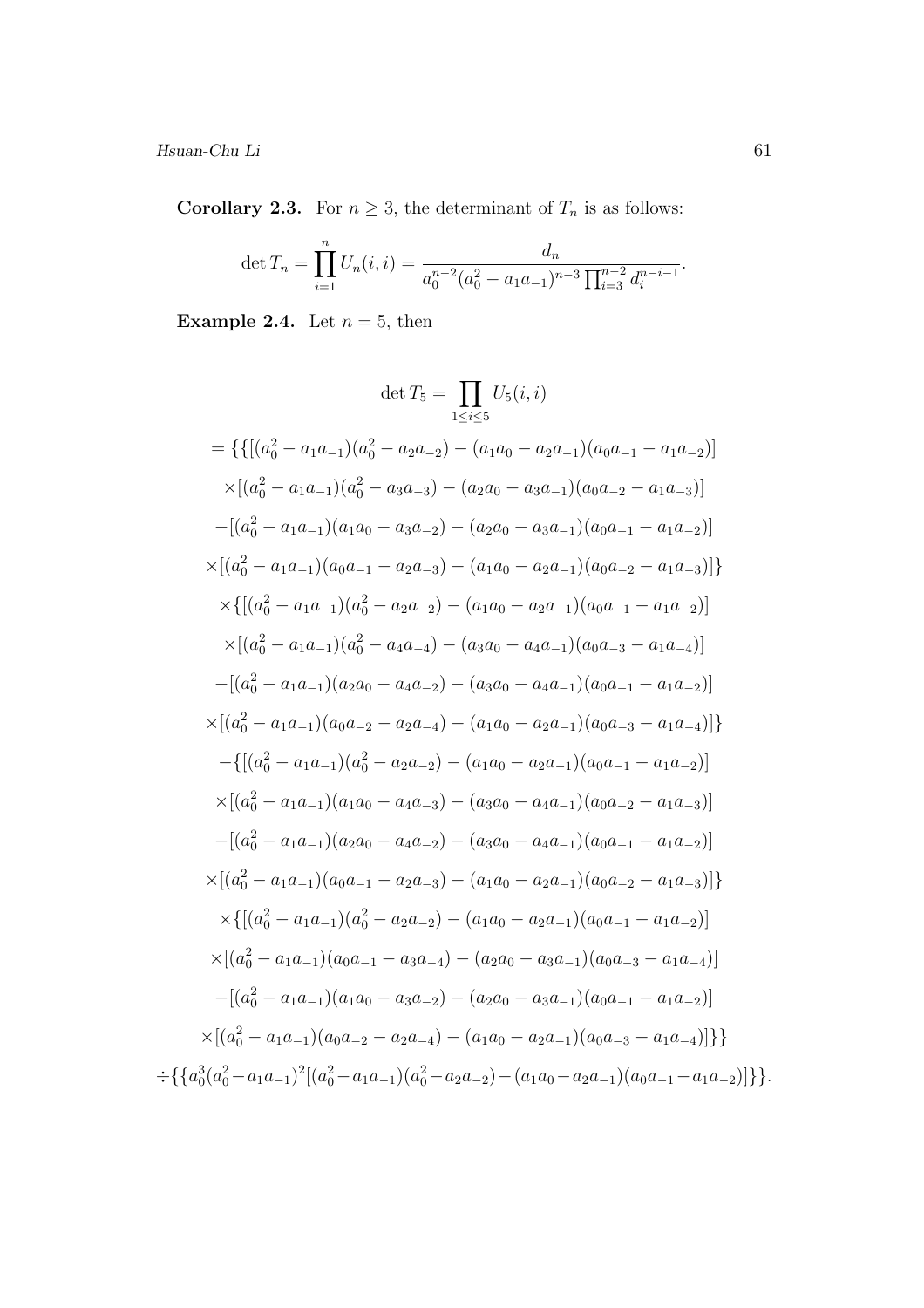For any  $n \times n$  matrix A, let  $\tilde{A}_{ij}$  be the matrix obtained from A by deleting the i-th row and the j-th column. Then

$$
A^{-1} = Transpose \ of \ \frac{(-1)^{i+j} \det(\tilde{A}_{ij})}{\det(A)}.
$$

From above, we get the following corollary:

**Corollary 2.5.** The inverse of  $T_n$  is

$$
T_n^{-1} = T_1 U_1 + T_2 U_2 = Transpose \ of \ \frac{(-1)^{i+j} \det((\tilde{T}_n)ij)}{\frac{d_n}{a_0^{n-2}(a_0^2 - a_1 a_{-1})^{n-3} \prod_{i=3}^{n-2} d_i^{n-i-1}}}.
$$

In particular,

$$
(-1)^{j+i} \det((\tilde{T}_n)ji) = \frac{d_n}{a_0^{n-2}(a_0^2 - a_1 a_{-1})^{n-3} \prod_{i=3}^{n-2} d_i^{n-i-1}} \times T_n^{-1}(i,j).
$$

**Corollary 2.6.** Let  $T_n$  be a circulant Toeplitz matrix. Then

$$
\begin{bmatrix} y_1 & y_n & \cdots & y_2 \\ y_2 & y_1 & & \vdots \\ \vdots & \ddots & \ddots & y_n \\ y_n & \cdots & y_2 & y_1 \end{bmatrix} = Transpose of \frac{(-1)^{i+j} \det((\tilde{T}_n)ij)}{\frac{d_n}{a_0^{n-2} (a_0^2 - a_1 a_{-1})^{n-3} \prod_{i=3}^{n-2} d_i^{n-i-1}}}.
$$

**Example 2.7.** Let  $T_5$  be a circulant Toeplitz matrix, i.e.

$$
T_5 = \begin{bmatrix} a_0 & a_4 & a_3 & a_2 & a_1 \\ a_1 & a_0 & a_4 & a_3 & a_2 \\ a_2 & a_1 & a_0 & a_4 & a_3 \\ a_3 & a_2 & a_1 & a_0 & a_4 \\ a_4 & a_3 & a_2 & a_1 & a_0 \end{bmatrix}.
$$

$$
\det \begin{bmatrix} a_0 & a_4 & a_3 & a_2 \\ a_1 & a_0 & a_4 & a_3 \\ a_2 & a_1 & a_0 & a_4 \end{bmatrix}.
$$

 $a_3$   $a_2$   $a_1$   $a_0$ 

Then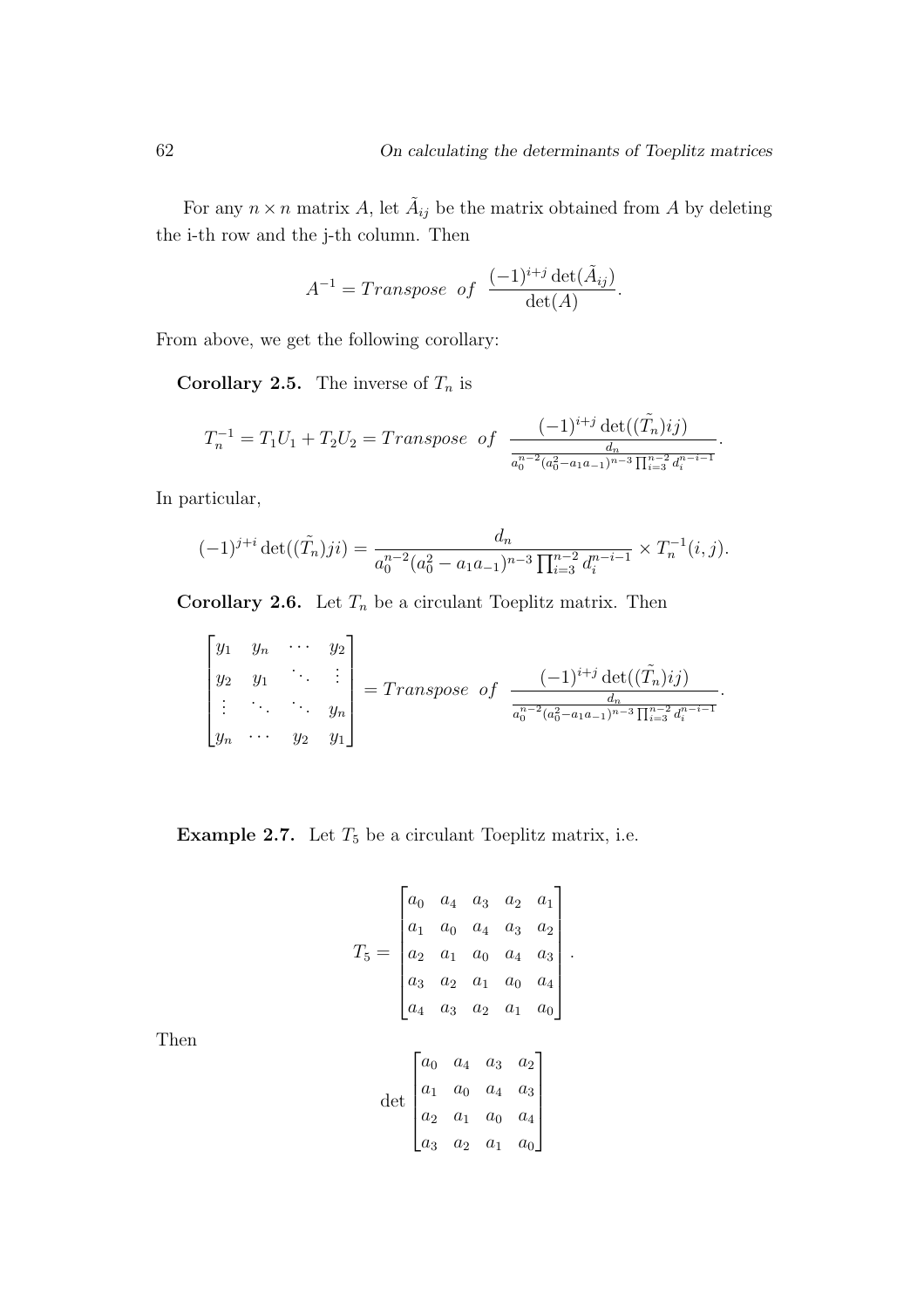$$
= y_1 \times \{ \{ [ (a_0^2 - a_1a_4)(a_0^2 - a_2a_3) - (a_1a_0 - a_2a_4)(a_0a_4 - a_1a_3) ] \}
$$
  
\n
$$
\times [(a_0^2 - a_1a_4)(a_0^2 - a_3a_2) - (a_2a_0 - a_3a_4)(a_0a_3 - a_1a_2)]
$$
  
\n
$$
-[(a_0^2 - a_1a_4)(a_1a_0 - a_3^2) - (a_2a_0 - a_3a_4)(a_0a_4 - a_1a_3)]
$$
  
\n
$$
\times \{ [(a_0^2 - a_1a_4)(a_0^2 - a_2a_3) - (a_1a_0 - a_2a_4)(a_0a_3 - a_1a_2)] \}
$$
  
\n
$$
\times \{ [(a_0^2 - a_1a_4)(a_0^2 - a_2a_3) - (a_1a_0 - a_2a_4)(a_0a_4 - a_1a_3)]
$$
  
\n
$$
\times [(a_0^2 - a_1a_4)(a_0^2 - a_4a_1) - (a_3a_0 - a_4^2)(a_0a_2 - a_1^2)]
$$
  
\n
$$
- [(a_0^2 - a_1a_4)(a_2a_0 - a_4a_3) - (a_3a_0 - a_4^2)(a_0a_4 - a_1a_3)]
$$
  
\n
$$
\times [(a_0^2 - a_1a_4)(a_0a_3 - a_2a_1) - (a_1a_0 - a_2a_4)(a_0a_4 - a_1a_3)]
$$
  
\n
$$
\times [(a_0^2 - a_1a_4)(a_0a_3 - a_2a_1) - (a_1a_0 - a_2a_4)(a_0a_4 - a_1a_3)]
$$
  
\n
$$
\times [(a_0^2 - a_1a_4)(a_1a_0 - a_4a_2) - (a_3a_0 - a_4^2)(a_0a_3 - a_1a_2)]
$$
  
\n
$$
- [(a_0^2 - a_1a_4)(a_0a_4 - a_2^2) - (a_1a_0 - a_2a_
$$